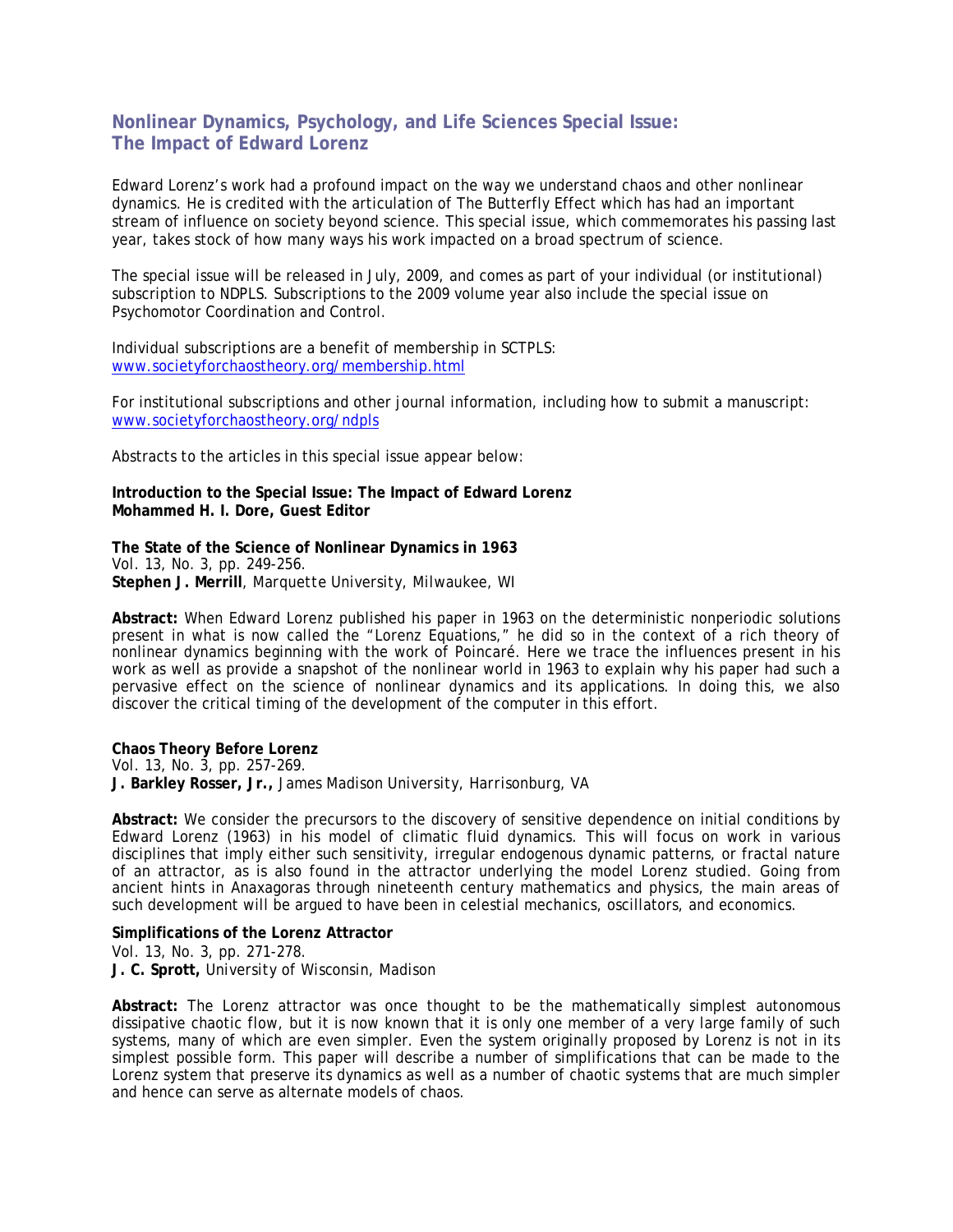**The Butterfly Effect of the "Butterfly Effect"**  *Vol. 13, No. 3, pp. 279-288.*  **Kevin J. Dooley,** *Arizona State University, Tempe, AZ*

**Abstract:** The "Butterfly Effect" metaphor states with variance that the flap of a butterfly's wings in Brazil can cause a tornado in Texas. This metaphor has become part of the common vernacular of Western culture. In this paper I discuss the origins of the metaphor, examine its current usage within popular culture, and present an argument as to why it is popular. I propose that the metaphor is a type of semantic attractor, a narrative device with invariant meaning but audience-specific contextualization. Finally I address whether the Butterfly Effect metaphor is a good example of itself.

**Chaos as a Psychological Construct: Historical Roots, Principal Findings,** 

**and Current Growth Directions**  *Vol. 13, No. 3, pp. 289-310.* **Stephen J. Guastello**, *Marquette University, Milwaukee, WI* 

**Abstract:** The landmarks in the use of chaos and related constructs in psychology were entwined with the growing use of other nonlinear dynamical constructs, especially catastrophes and self-organization. The growth in substantive applications of chaos in psychology is partially related to the development of methodologies that work within the constraints of psychological data. The psychological literature includes rigorous theory with testable propositions, lighter-weight metaphorical uses of the construct, and colloquial uses of "chaos" with no particular theoretical intent. The current state of the chaos construct and supporting empirical research in psychological theory is summarized in neuroscience, psychophysics, psychomotor skill and other learning phenomena, clinical and abnormal psychology, and group dynamics and organizational behavior. Trends indicate that human systems do not remain chaotic indefinitely; they eventually self-organize, and the concept of the complex adaptive system has become prominent. Chaotic turbulence is generally higher in healthy systems compared to unhealthy systems, although opposite appears true in mood disorders. Group dynamics research shows trends consistent with the complex adaptive system, whereas organizational behavior lags behind in empirical studies relative to the quantity of its theory. Future directions for research involving the chaos construct and other nonlinear dynamics are outlined.

**Chaos and Predictability in Population Dynamics** 

*Vol. 13, No. 3, pp. 289-310.*

**Alexander B. Medvinsky**, *Institute of Theoretical & Experimental Biophysics, Russia*

**Abstract:** This article reviews recent case studies that demonstrate with the use of mathematical simulations some ecological consequences of the competition between chaos and other, non-chaotic types of population dynamics. Specifically, the results obtained testify that competition between different dynamical regimes can make predictability of the population dynamics more complicated than that of chaotic population dynamics. In the case where the structure of the basins of attraction to each of the competing dynamical regimes is fractal, estimation of the horizon of predictability can even lose its significance.

**Chaos and Chaotic Dynamics in Economics**  *Vol. 13, No. 3, pp. 327-340.*  **Marisa Faggini***University of Salerno, Fisciano, Italy* 

**Abstract:** Proponents of chaos theory attempted to articulate a new, more realistic, scientific worldview contradictory to the fundamental notions of the Newtonian view of science. Nonlinearity and chaos give the opportunity of a reconciliation of economics with a more realistic representation of its phenomena. Chaos theory represents a means for enhancing both the methodological and theoretical foundations for exploring the complexity of economic phenomena. This paper offers an overview of the applications of chaos theory in economics highlighting that recognizing the existence of deterministic chaos in economics is important from both a theoretical and practical point of view.

**Science and Art: Emergence of Patterns from Nature's Chaos, Through Parallels Between Edward Lorenz and Yves Klein**